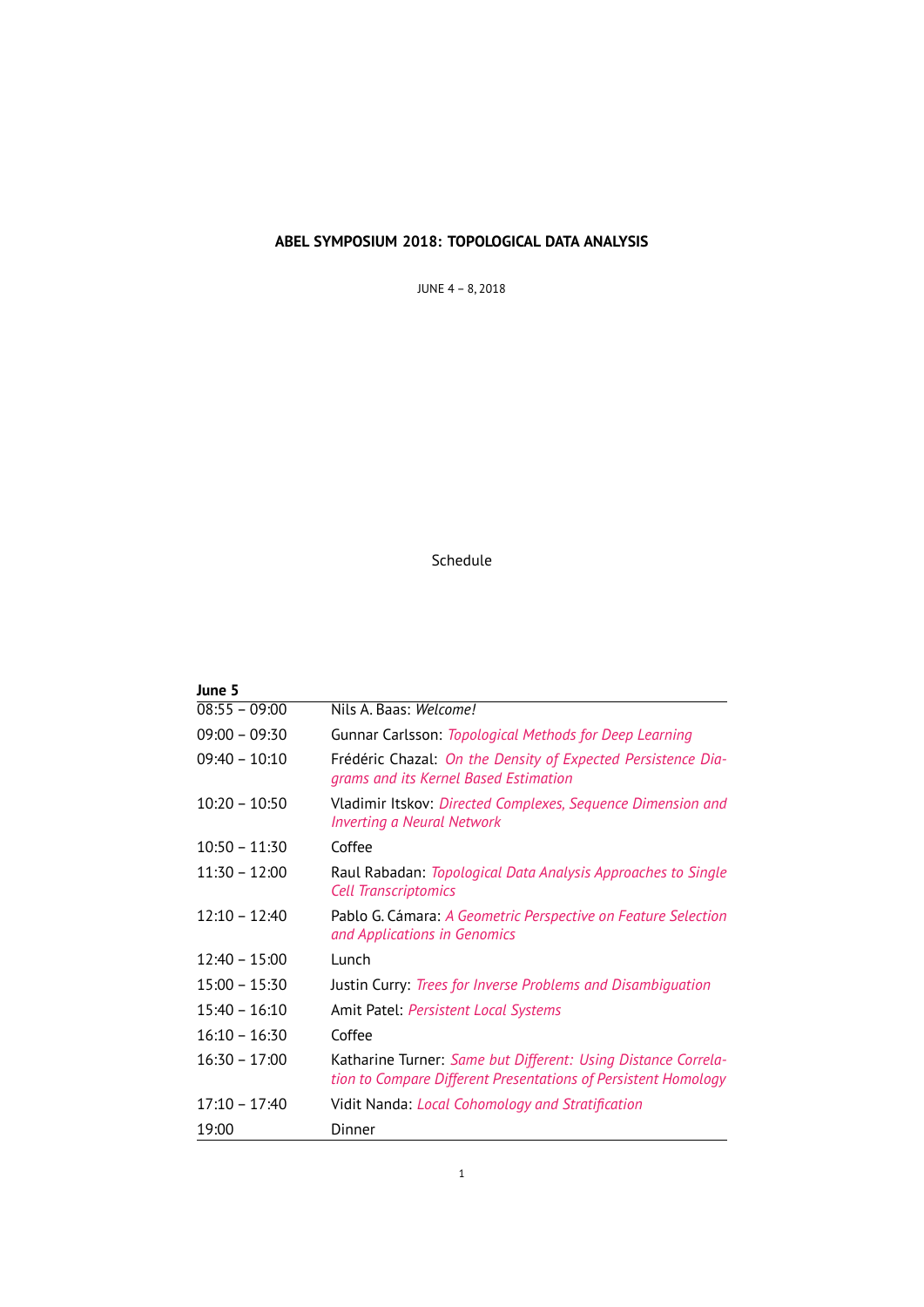2 JUNE 4 – 8, 2018

| June 6          |                                                                                     |
|-----------------|-------------------------------------------------------------------------------------|
| $09:00 - 09:30$ | Carina Curto: A Graphical Calculus for Inhibitory Network Dy-<br>namics             |
| $09:40 - 10:10$ | Chad Giusti: Cyclicity Measures and Causality Inference in Neu-<br>ral Time Series  |
| $10:20 - 10:50$ | Yuri Dabaghian:<br>Topological Modeling Through Topological<br><b>Data Analyses</b> |
| $10:50 - 11:30$ | Coffee                                                                              |
| $11:30 - 12:00$ | Ran Levi: Using Topology in the Study of Brain Structure and<br><b>Function</b>     |
| $12:10 - 12:40$ | Ben Dunn: The Shape of Neural Space                                                 |
| $12:40 - 15:00$ | Lunch                                                                               |
| $15:00 - 15:30$ | Jose Perea: Topological Dimensionality Reduction                                    |
| $15:40 - 16:10$ | Kathryn Hess: Towards a Topological Understanding of Synaptic<br>Plasticity         |
| $16:10 - 16:30$ | Coffee                                                                              |
| $16:30 - 17:00$ | Elizabeth Munch: Topological Data Analysis for Time Series<br>Analysis              |
| $17:10 - 17:40$ | Martin Raussen: Comparison of Categories of Traces in Directed<br><b>Topology</b>   |
| 19:00           | Dinner                                                                              |

| June 7          |                                                                                                          |
|-----------------|----------------------------------------------------------------------------------------------------------|
| $09:00 - 09:30$ | Steve Oudot: On Inverse Problems in TDA                                                                  |
| $09:40 - 10:10$ | Ulrich Bauer: Persistence Diagrams as Diagrams                                                           |
| $10:20 - 10:50$ | Vin de Silva: Operations on Reeb Graphs                                                                  |
| $10:50 - 11:30$ | Coffee                                                                                                   |
| $11:30 - 12:00$ | Peter Bubenik: Multiparameter Persistence and Generalized<br><b>Morse Theory</b>                         |
| $12:10 - 12:40$ | Wojtek Chacholski: What is Persistence                                                                   |
| $12:40 - 15:00$ | Lunch                                                                                                    |
| $15:00 - 15:30$ | Facundo Memoli: Stable Signatures for Dynamic Graphs and<br>Dynamic Metric Spaces via Zigzag Persistence |
| $15:40 - 16:10$ | Brittany Fasy: Locality-Sensitive Searching in the Space of Per-<br>sistence Diagrams                    |
| $16:10 - 16:30$ | Coffee                                                                                                   |
| $16:30 - 17:00$ | Javier Arsuaga: Identification of Genetic Interactions Using<br><b>Computational Homology</b>            |
| $17:10 - 17:40$ | Herbert Edelsbrunner: Stochastic Geometry with Topological<br>Flavor                                     |
| 19:00           | Dinner                                                                                                   |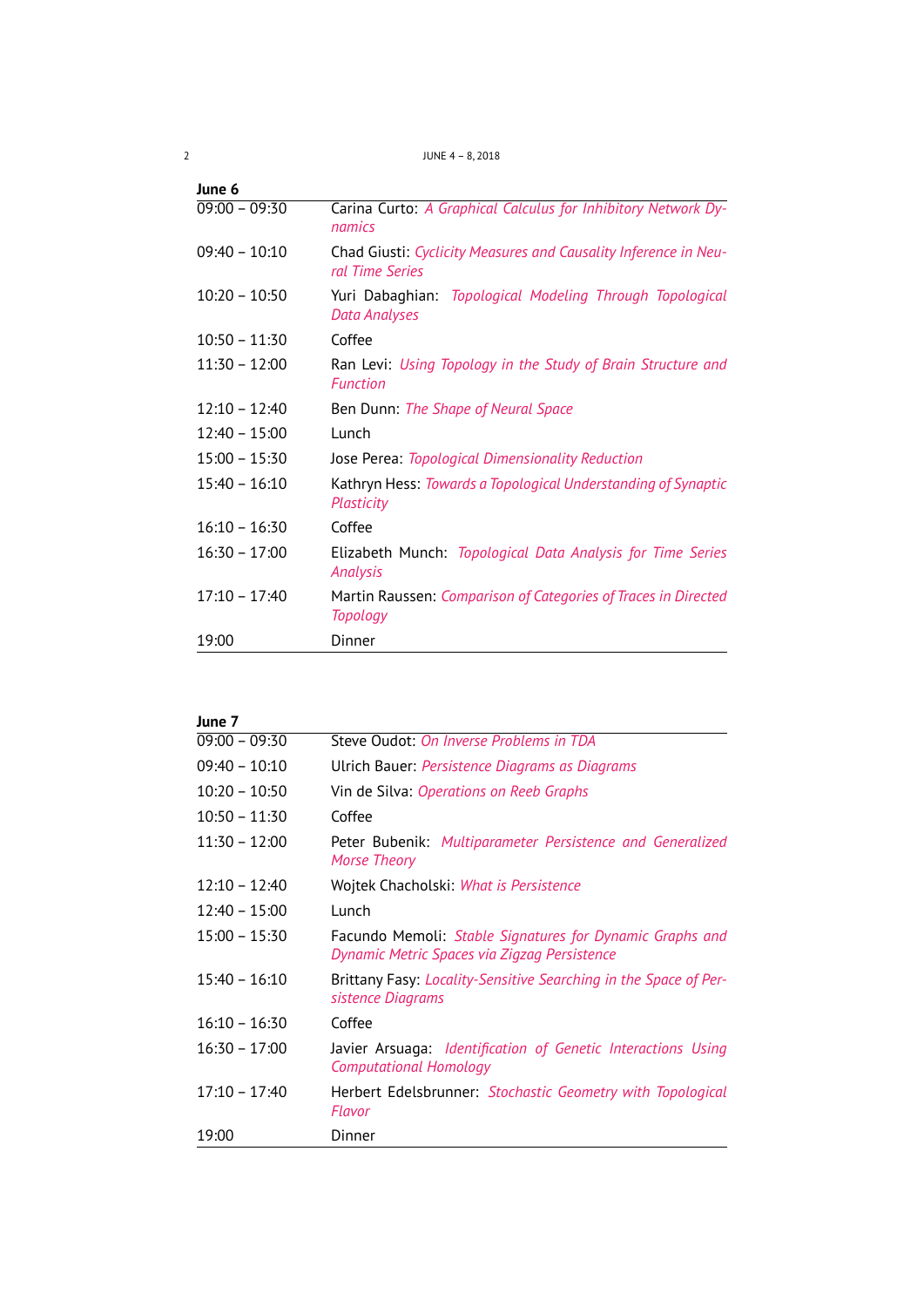#### **Abstracts**

# **Javier Arsuaga:** Identification of Genetic Interactions Using Computational Homology

<span id="page-2-2"></span>**Abstract:** Genomic technologies have revolutionized the field of genetics and provided new methodologies to identify thousands of genetic/molecular signals that are associated to specific phenotypes. In particular, the identification of genetic elements has greatly benefited from the introduction of Genome Wide Association Studies (GWAS), which allow for the testing of thousands of loci simultaneously. The mathematical approaches used in GWAS studies however fall short when interactions between genetic elements are of interest.

In this talk we present a methodology that associates a point cloud to each genotype and performs an association between the homology of the filtration of the point cloud and a predetermined phenotype. This topological encoding of the genotype maps some of the interactions between genetic elements to generators of homology groups hence greatly facilitating their identification.

We tested our method on copy number data from breast cancer patients. When stratifying patients according to the molecular subtypes we identified regions of coamplification in chromosome 17q in ERBB2 amplified patients, 9q in Luminal B patients, and 1q, 4q, 5p, 6p, 9p, 9q, 10q, 18q in basals. Some of these co-amplifications have been previously reported and are associated to different breast cancer diseases.

### **Ulrich Bauer:** Persistence Diagrams as Diagrams

<span id="page-2-0"></span>**Abstract:** We explore the perspective of viewing persistence diagrams, or persistence barcodes, as diagrams in the categorical sense. Specifically, we consider functors indexed over the reals and taking values in the category of matchings, which has sets as objects and partial bijections as morphisms.

This yields a categorical structure on barcodes, turning the bottleneck distance into an interleaving distance, and allowing for a simple reformulation of the induced matching theorem, which has been used to prove the algebraic stability of persistence barcodes.

We will also discuss an explicit construction of a barcode for a pointwise finitedimensional persistence module that doesn't require a decomposition into indecomposable interval summands, and that is actually functorial on monomorphisms of persistence modules (along with a dual construction, which is functorial on epimorphisms).

This is joint work with Michael Lesnick (Princeton).

# **Peter Bubenik:** Multiparameter Persistence and Generalized Morse Theory

<span id="page-2-1"></span>**Abstract:** We consider multiparameter persistence from the viewpoint of geometric and differential topology. Specifically, we show how multiparameter persistence modules arise from parametrized families of real-valued smooth functions on a compact manifold. Careful analysis of cobordisms arising in this construction allows us to reduce this persistence module to the representation of a quiver. We give examples in which this representation can be explicitly calculated.

This is joint work with Michael Catanzaro.

**Pablo G. Cámara:** A Geometric Perspective on Feature Selection and Applications in Genomics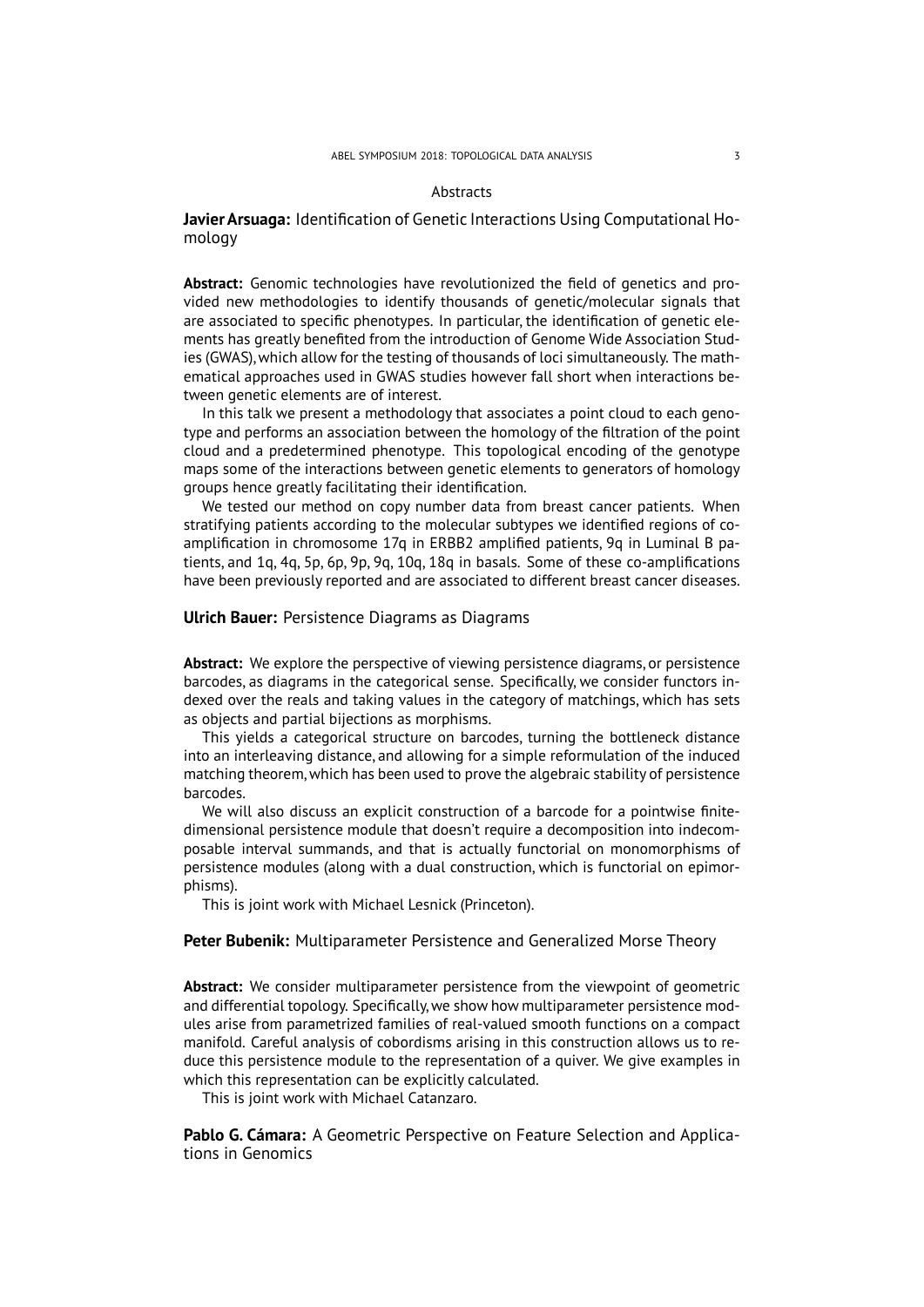<span id="page-3-2"></span>**Abstract:** We present a general framework for unsupervised feature selection based on the discrete differential geometry of Mapper representations. Our framework generalizes ideas found in spectral network analysis to simplicial complex representations. We illustrate the utility of this framework with some applications in genomics, including the identification of elusive cancer genes.

## **Gunnar Carlsson:** Topological Methods for Deep Learning

<span id="page-3-0"></span>**Abstract:** Deep neural networks have been shown to be a very successful methodology for various tasks involving image, text, and other "unstructured" data sets. We will give a brief discussion of the theory of deep neural networks, as well as some of the issues that arise in their application. We will then talk about some ways in which topological methods can be used to deal with some of the issues and enhance the theory and applications.

## **Wojtek Chacholski:** What is Persistence

<span id="page-3-5"></span>**Abstract:** Persistance has been about assigning meaning to indecomposable summands of certain modules. This ad hoc interpretation is in my opinion the key reason behind the lack of progress towards extending the notion of persistence to multidimensional situations. My aim is to present a new approach to persistence that does not require any decomposability. This novel approach provides new ways of interpreting persistence even in the one parameter case. My aim is describe this approach and illustrate how it can be used for shape recognition.

**Frédéric Chazal:** On the Density of Expected Persistence Diagrams and its Kernel Based Estimation

<span id="page-3-1"></span>**Abstract:** Persistence diagrams play a fundamental role in Topological Data Analysis (TDA) where they are used as topological descriptors of data represented as point cloud. They consist in discrete multisets of points in the plane that can equivalently be seen as discrete measures. When they are built on top of random data sets, persistence diagrams become random measures. In this talk, we will show that, in many cases, the expectation of these random discrete measures has a density with respect to the Lebesgue measure in the plane. We will discuss its estimation and show that various classical representations of persistence diagrams (persistence images, Betti curves,…) can be seen as kernel-based estimates of quantities deduced from it.

This is a joint work with Vincent Divol (ENS Paris / Inria DataShape team).

# **Justin Curry:** Trees for Inverse Problems and Disambiguation

<span id="page-3-3"></span>**Abstract:** In this talk I will outline a different perspective on merge trees that is poset and sheaf-theoretic. This perspective allows one to consider precisely what the fiber of the persistence map is and handles a particular inverse problem using stratified maps and integration. If time permits, I will introduce joint work with Rachel Levanger on Decorated Merge Trees—a tool for tracking spatially separated homological features across time.

## **Carina Curto:** A Graphical Calculus for Inhibitory Network Dynamics

<span id="page-3-4"></span>**Abstract:** Many networks in the nervous system possess an abundance of inhibition, which serves to shape and stabilize neural dynamics. The neurons in such networks exhibit intricate patterns of connectivity, whose structure controls the allowed patterns of neural activity. In this work, we examine inhibitory threshold-linear networks whose dynamics are dictated by an underlying directed graph. We develop a set of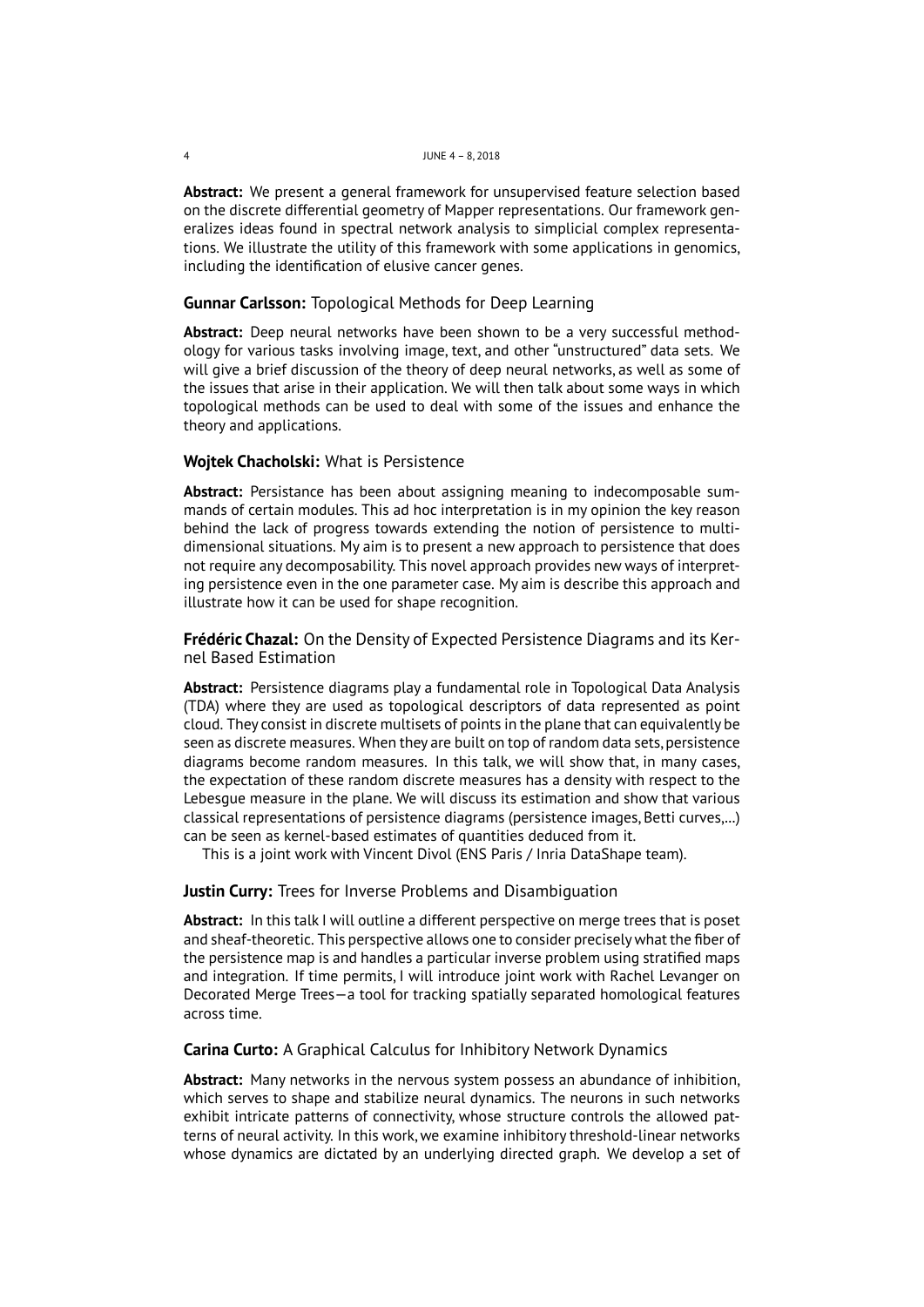parameter-independent graph rules that enable us to predict features of the dynamics from properties of the graph. The resulting graphical calculus provides a direct link between the structure and function of these networks, and provides new insights into how connectivity may shape dynamics in real neural circuits.

# **Yuri Dabaghian:** Topological Modeling Through Topological Data Analyses

<span id="page-4-0"></span>**Abstract:** Topological data analyses are rapidly becoming indispensable in neuroscience as key tools for attributing a functional shape to large volumes of spiking data and thus gaining insights into the information carried by the spikes. Here, we discuss a case in which several convergent topological analyses not only provide a phenomenological description of the data structure, but also produce insights into how these data may be processed by the brain. The resulting functional model of the information processing in the hippocampus—a brain part that plays a key role in learning and memory—allows integrating the spiking information at different timescales and understanding the course of spatial learning at different levels of spatiotemporal granularity. In particular, the model allows quantifying contributions of various physiological phenomena—brain waves, synaptic strength, dynamic synaptic architectures, etc., into cognitive map formation, in a single framework.

## **Ben Dunn:** The Shape of Neural Space

<span id="page-4-1"></span>**Abstract:** While it may not be surprising that the shape of the underlying space of the neural representation of head direction is a circle, with points around the circle corresponding to different directions, it is not at all obvious that the neural representation of an animal's location in an environment might live on a set of tori. Grid cells provided the world with a glimpse at an unexpected trick that the mammalian brain uses by showing just that. If we assume that there is nothing necessarily magical about location or direction, then we can conclude it likely that there are interestingly-shaped neural spaces in the brain that have yet to be uncovered. The task, however, of detecting these shapes is not without its difficulties. Here we discuss recent successes in this direction as well as some of the challenges remaining.

### **Herbert Edelsbrunner:** Stochastic Geometry with Topological Flavor

<span id="page-4-3"></span>**Abstract:** We study classical questions in stochastic geometry, such as the expected density of  $p$ -simplices in the Delaunay mosaic of a Poisson point process in  $d$ dimensional Euclidean space. Using a discrete Morse theory approach, we distinguish between critical and non-critical of the radius function and determine their expected densities dependent on a radius threshold. We generalize the analytic results to weighted Delaunay mosaics and to order- $k$  Delaunay mosaics, and we present experimental result for wrap complexes and for weighted Voronoi tessellations.

**Brittany Fasy:** Locality-Sensitive Searching in the Space of Persistence Diagrams

<span id="page-4-2"></span>**Abstract:** Persistence diagrams are important tools in the field of topological data analysis that describe the presence and magnitude of features in a filtered topological space. However, the current approach for comparing a persistence diagram to a set of other persistence diagrams is linear in the number of diagrams. In this paper, we apply concepts from locality-sensitive hashing to support approximate nearest neighbor search in the space of persistence diagrams. Given a set  $\Gamma$  of  $n$  persistence diagrams, each bounded and with at most  $m$  points, we snap-round the points of each diagram to points on a cubical lattice and produce a key for each possible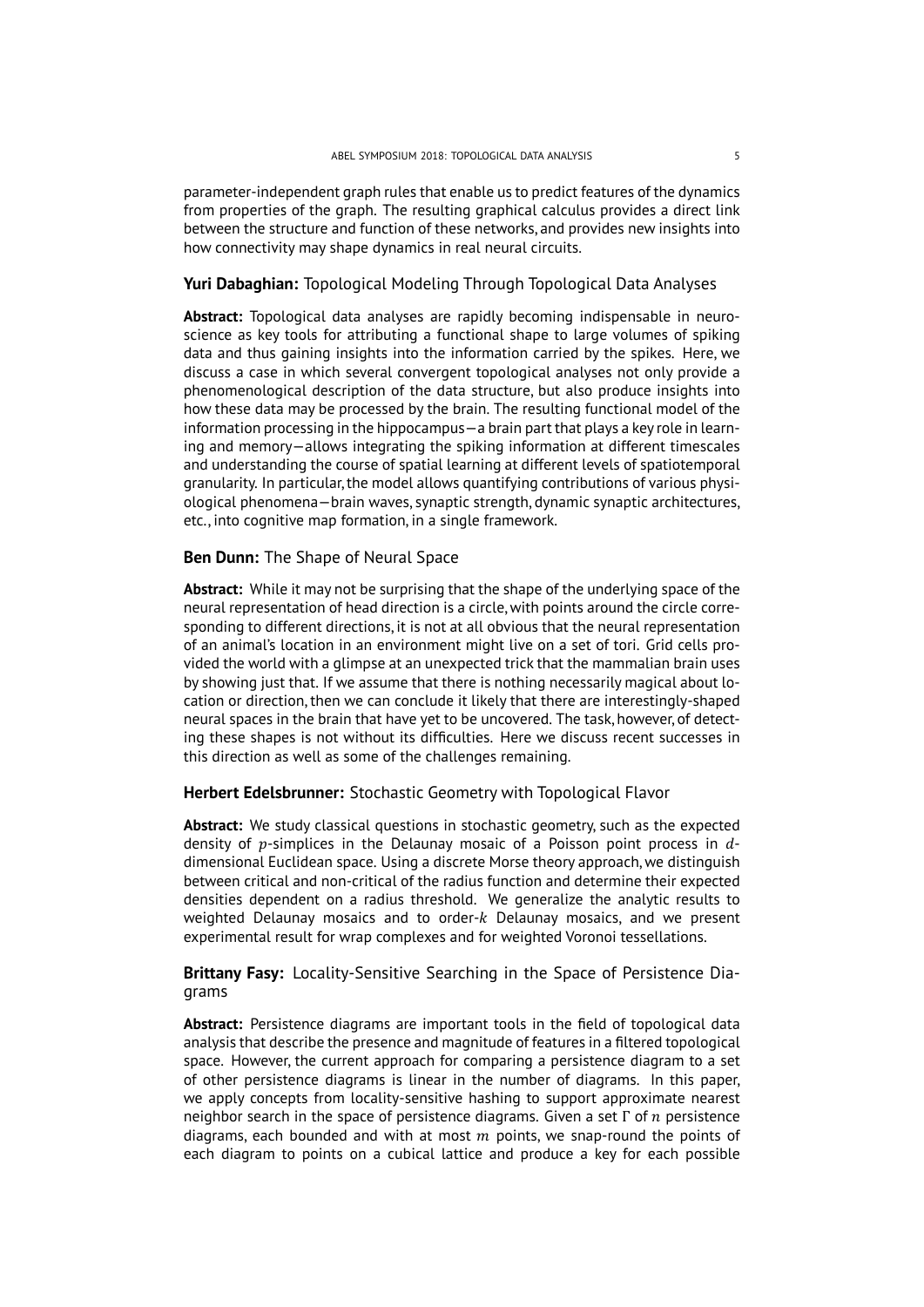#### 6 JUNE 4 – 8, 2018

snap-rounding. Specifically, we fix a grid over each diagram at varying resolutions and consider the snap-roundings of each diagram to the four nearest lattice points. Then, we propose a data structure that stores all snap-roundings of each persistence diagram in  $\Gamma$  at each resolution. This data structure has size  $O(5<sup>m</sup>tn)$  to account for the  $t$  lattice resolutions as well as snap-roundings and the deletion of points with low persistence. To search for a persistence diagram, we compute a key for a query diagram by snapping each point to a lattice and deleting points of low persistence. Furthermore, as the lattice parameter decreases, searching our data structure yields a four-approximation of the nearest diagram. This talk presents joint work with Xiaozhou He, Zhihui Liu, Samuel Micka, David L. Millman, and Binhai Zhu.

**Chad Giusti:** Cyclicity Measures and Causality Inference in Neural Time Series

<span id="page-5-1"></span>**Abstract:** The ongoing refinement of non-invasive neural stimulation technologies promises to provide powerful tools for basic scientific research into brain function and clinical therapies for brain injury and disease. However, these tools are applied in an ad hoc fashion due to the paucity of analytic techniques for inferring structure in time series recorded from non-stationary systems with complex noise profiles. Here, we provide a preliminary report on an attempt to address this issue using iterated integrals, a classical cochain model for path spaces which have more recently been applied in the context of stochastic ODEs and machine learning.

## **Kathryn Hess:** Towards a Topological Understanding of Synaptic Plasticity

<span id="page-5-3"></span>**Abstract:** Many neuroscientists believe that synaptic plasticity—the variation of the strength of synaptic connections between neurons in response to external stimuli—is the fundamental biological process underlying learning and other higher brain functions. In this talk I will report on work in progress with members of the Blue Brain project on applying tools from algebraic topology to quantifying the effects of synaptic plasticity on a network of neurons.

**Vladimir Itskov:** Directed Complexes, Sequence Dimension and Inverting a Neural Network

<span id="page-5-0"></span>**Abstract:** What is the embedding dimension, and more generally, the geometry of a set of sequences? This problem arises in the context of neural coding and neural networks. Here one would like to infer the geometry of a space that is measured by unknown quasiconvex functions. A natural object that captures all the inferrable geometric information is the directed complexes (a.k.a. semi-simplicial sets). It turns out that the embedding dimension as well as some other geometric properties of data can be estimated from the homology of an associated directed complex. Moreover each such directed complex gives rise to a multi-parameter filtration that provides a dual topological description of the underlying space. I will also illustrate these methods in the neuroscience context of understanding the "olfactory space."

# **Ran Levi:** Using Topology in the Study of Brain Structure and Function

<span id="page-5-2"></span>**Abstract:** The brain is an ever changing spectacularly complex network of neurons, the structure of which is believed by scientists to be the foundation to understanding its function. A digital reconstruction of a small section of a rat's brain constructed by the Blue Brain Project enabled us to apply basic tools of algebraic topology and explore structural and functional aspects of the model. This opened a vast area for further exploration using more sophisticated ideas and tools of the art. At the same time we are able to use the improved and much larger models of brain regions. This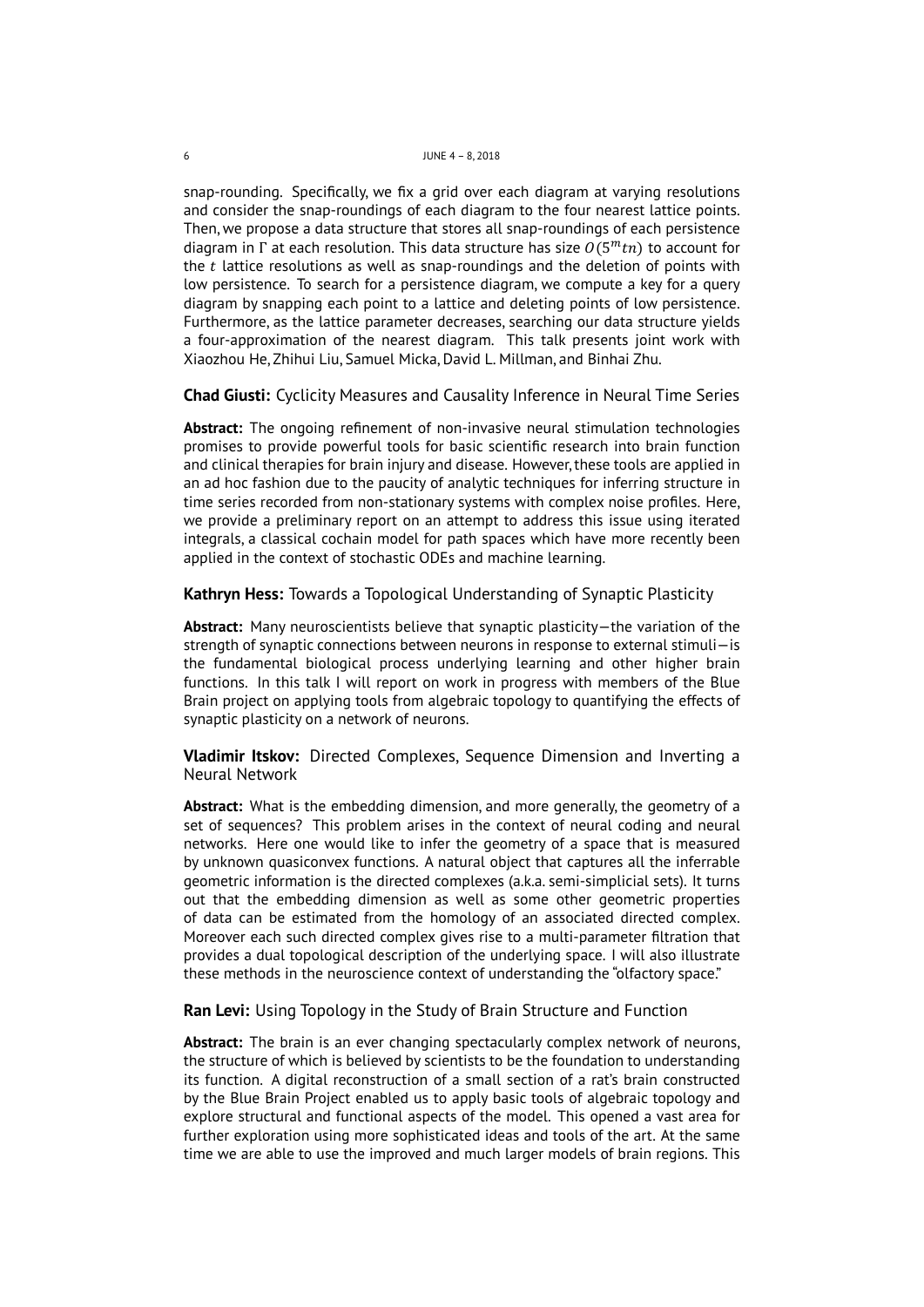talk will start with the basic methodology of the project and move on to describe current efforts and recent progress in the attempt to gain better understanding of brain using topology.

**Facundo Memoli:** Stable Signatures for Dynamic Graphs and Dynamic Metric Spaces via Zigzag Persistence

<span id="page-6-2"></span>**Abstract:** When studying flocking/swarming behaviors in animals one is interested in quantifying and comparing the dynamics of the clustering induced by the coalescence and disbanding of animals in different groups. In a similar vein, studying the dynamics of social networks leads to the problem of characterizing groups/communities as they form and disperse throughout time.

Motivated by this, we study the problem of obtaining persistent homology based summaries of time-dependent data. Given a finite dynamic graph (DG), we first construct a zigzag persistence module arising from linearizing the dynamic transitive graph naturally induced from the input DG. Based on standard results, we then obtain a persistence diagram or barcode from this zigzag persistence module. We prove that these barcodes are stable under perturbations in the input DG under a suitable distance between DGs that we identify.

More precisely, our stability theorem can be interpreted as providing a lower bound for the distance between DGs. Since it relies on barcodes, and their bottleneck distance, this lower bound can be computed in polynomial time from the DG inputs.

Along the way, we propose a summarization of dynamic graphs that captures their time-dependent clustering features which we call formigrams. These set-valued functions generalize the notion of dendrogram, a prevalent tool for hierarchical clustering. In order to elucidate the relationship between our distance between two DGs and the bottleneck distance between their associated barcodes, we exploit recent advances in the stability of zigzag persistence due to Botnan and Lesnick, and to Bjerkevik.

This is joint work with Woojin Kim.

# **Elizabeth Munch:** Topological Data Analysis for Time Series Analysis

<span id="page-6-1"></span>**Abstract:** In order to analyze time series arising from dynamical systems, we can look to the powerful techniques from TDA. However, as time series are ubiquitous, the questions to be asked are quite diverse, depending many things, such as the structure of the underlying dynamical system, and the question being asked. Thus, we need many different ways to view this data to allow for the application of TDA techniques. In this talk, we will investigate several ways to view time series in order to use TDA. The first is applying Takens embedding with well-chosen parameters to reconstruct the attractor; the second is to construct a simplicial complex and filtration to represent derivation from baseline for a collection of coupled oscillators; and the last is to use the simplest view of persistence to accurately detect true steps in a piecewise constant signal infected with digital ringing. This work is based on collaborations with Firas Khasawneh, Jose Perea, Guo-Wei Wei, and Zixuan Cang.

### **Vidit Nanda:** Local Cohomology and Stratification

<span id="page-6-0"></span>**Abstract:** I will outline an algorithm to discover the canonical (or, coarsest possible) stratification of a given regular CW complex into cohomology manifolds, each of which is a union of cells. The construction proceeds by iteratively localizing the poset of cells about a family of subposets; these subposets are in turn determined by a collection of cosheaves which capture variations in local cohomology across cells in the underlying complex. The result is a finite sequence of categories whose colimit recovers the canonical strata via isomorphism classes of its objects. The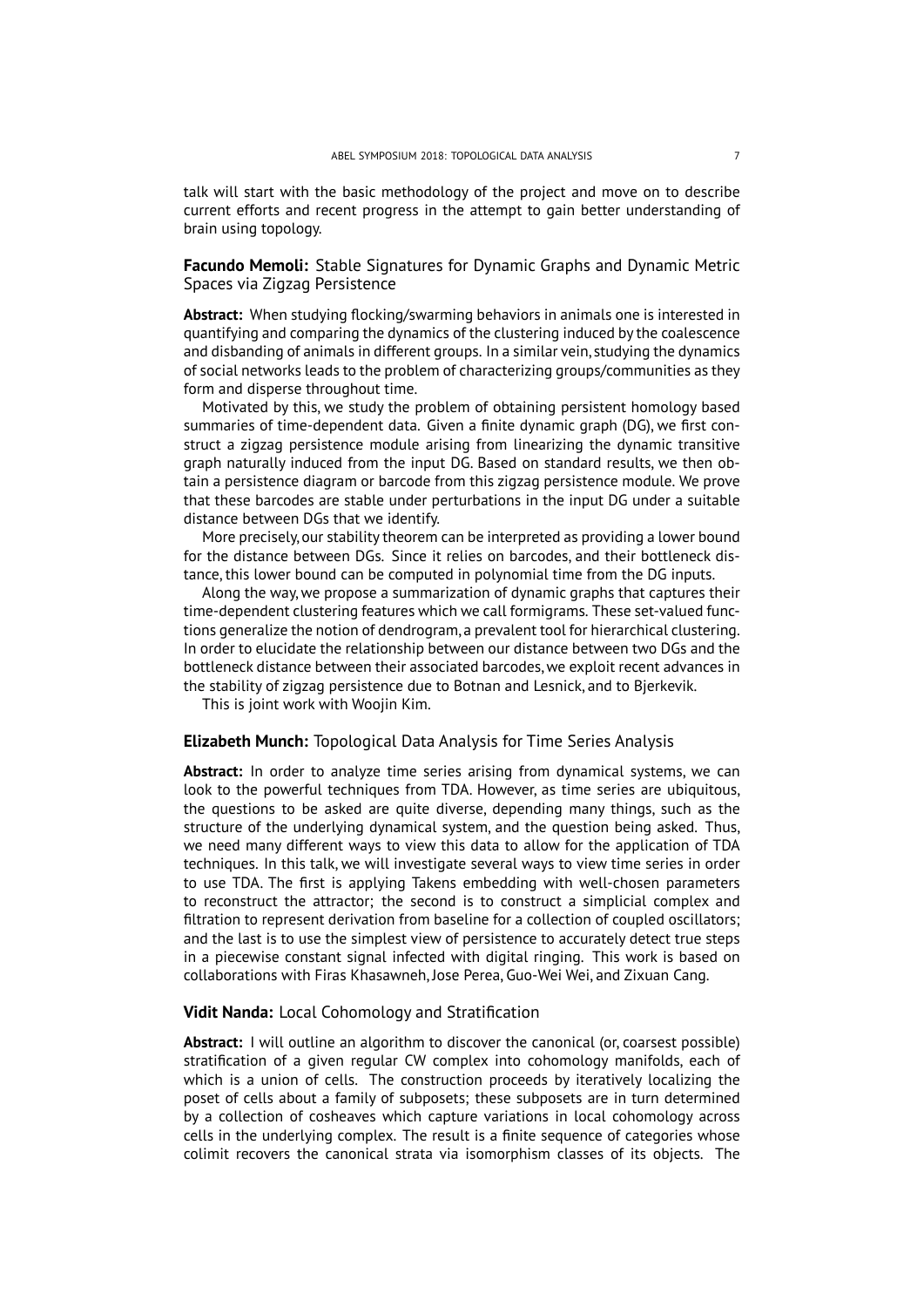entire process is amenable to efficient distributed computation.

**Steve Oudot:** On Inverse Problems in TDA

<span id="page-7-3"></span>**Abstract:** While the Topological Data Analysis pipeline is known to yield provably stable descriptors for data, its discrimination power has remained mostly unexplored to date from the theoretical point of view. Simple examples show that, in general, significantly different data sets can have the same persistence diagram. However, what happens when only small perturbations of the data are considered? Or when a single persistence diagram is replaced by a collection thereof? Gameiro et al. on the one hand, Turner et al. on the other hand, have opened the way for the study of these two questions. The common thread among their contributions is that they consider data equipped with an ambient metric. In this talk I will focus on intrinsic metric spaces, and as a starter, I will restrict the focus to a dense subset thereof, for which fairly precise injectivity statements can be made.

This is joint work with Elchanan Solomon (Brown University).

## **Amit Patel:** Persistent Local Systems

<span id="page-7-1"></span>**Abstract:** In this talk, we give lower bounds for the homology of the fibers of a map to a manifold. Using new sheaf theoretic methods, we show that these lower bounds persist over whole open sets of the manifold, and that they are stable under perturbations of the map. This generalizes certain ideas of persistent homology to higher dimensions.

This is joint work with Robert MacPherson.

### **Jose Perea:** Topological Dimensionality Reduction

<span id="page-7-2"></span>**Abstract:** When dealing with complex high-dimensional data, several machine learning tasks rely on having appropriate low-dimensional representations. These reductions are often phrased in terms of preserving statistical or metric information. We will describe in this talk several schemes to take advantage of the underlying topology of a data set, in order to produce informative low-dimensional coordinates.

# **Raul Rabadan:** Topological Data Analysis Approaches to Single Cell Transcriptomics

<span id="page-7-0"></span>**Abstract:** Recent technological developments have allowed to profile the transcriptome of tens of thousands of individual cells providing the opportunity to map with an unprecedented resolution many biological processes. Data from each cell are points in a very high dimensional space and learning biological processes from single cell data can be understood as the inference of properties of structures from samples of points, subject to biological and technical noise. We will discuss some of the challenges of these data and approach, and how topological data analysis techniques could help in these endeavors. We will discuss two biological processes where single cells are sampled in time and/or space. Our first example is in development, how a cell can develop into a complex organism and, in particular, how murine embryonic stem cells differentiate in response to inducers of motor neuron differentiation. Our second example is in cancer evolution, in particular, how brain tumors cells diversify and evolve under therapy.

**Martin Raussen:** Comparison of Categories of Traces in Directed Topology